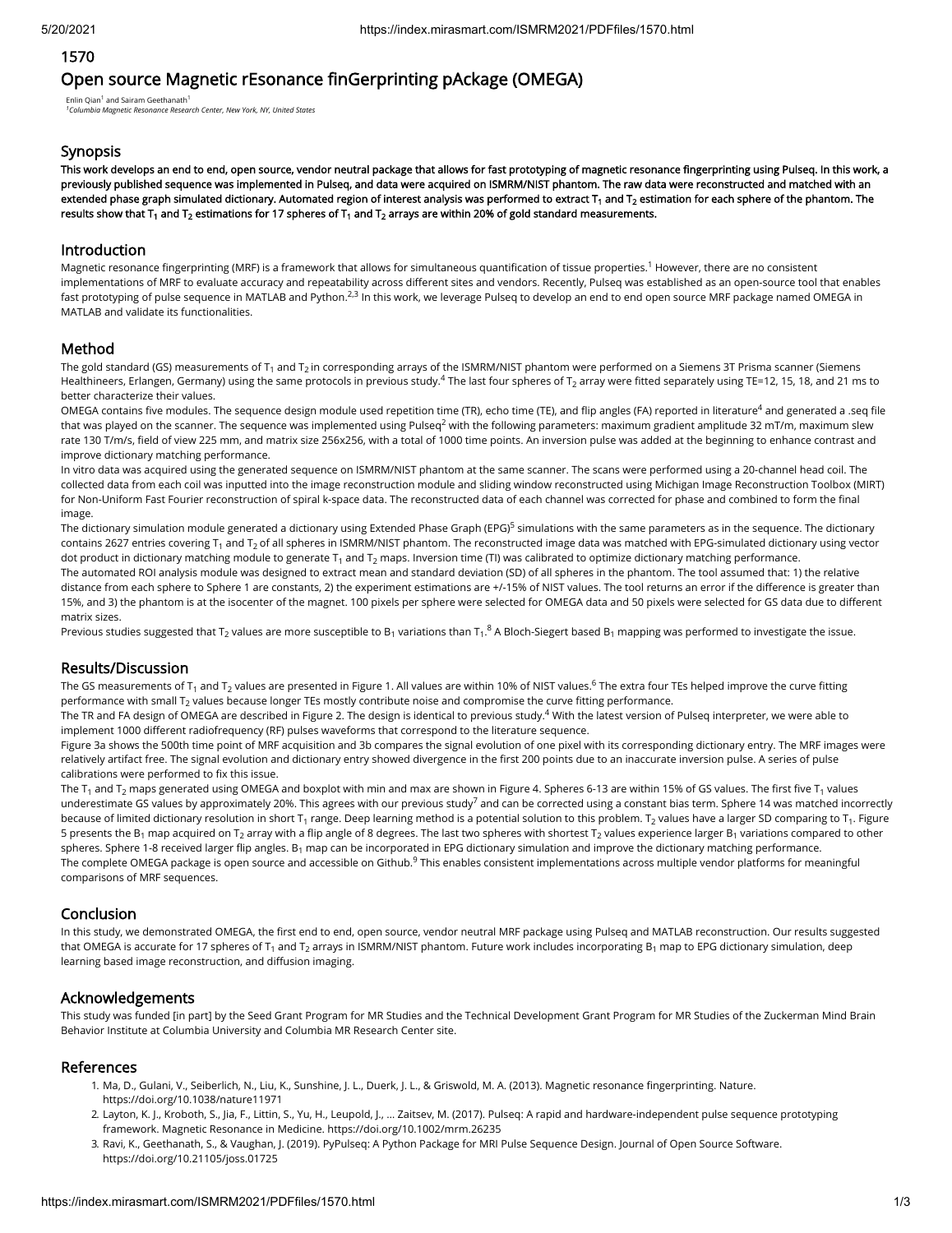#### 5/20/2021 https://index.mirasmart.com/ISMRM2021/PDFfiles/1570.html

- 4. Jiang, Y., Ma, D., Seiberlich, N., Gulani, V., & Griswold, M. A. (2015). MR ngerprinting using fast imaging with steady state precession (FISP) with spiral readout. Magnetic Resonance in Medicine. https://doi.org/10.1002/mrm.25559
- 5. Weigel, M. (2015). Extended phase graphs: Dephasing, RF pulses, and echoes Pure and simple. Journal of Magnetic Resonance Imaging. https://doi.org/10.1002/jmri.24619
- 6. Russek SE, Boss M, Jackson EF, Jennings DL, Evelhoch JL, Gunter JL, Sorensen AG. Characterization of NIST/ISMRM MRI system phantom. In Proceedings of the 20th Annual Meeting of ISMRM, Melbourne, Australia, 2012. Abstract 2456.
- 7. Qian E et al. Two-site repeatability study of Tailored Magnetic Resonance Fingerprinting (TMRF). In Proceedings of the 28th Annual Meeting of ISMRM, 2012. Abstract 3758.
- 8. Chen, Y., Jiang, Y., Pahwa, S., Ma, D., Lu, L., Twieg, M. D., ... Gulani, V. (2016). MR fingerprinting for rapid quantitative abdominal imaging. Radiology. https://doi.org/10.1148/radiol.2016152037
- 9. Enlin Qian, OMEGA, (2020), GitHub repository, https://github.com/imr-framework/mrf

#### Figures

|                                                                    | 1 2 3 4 5 6 7 8 9 10 11 12 13 14 |  |  |  |  |  |  |
|--------------------------------------------------------------------|----------------------------------|--|--|--|--|--|--|
| T, Mean 1855 1384 938 669 538 346 264 172 134 84 75 43 37 20       |                                  |  |  |  |  |  |  |
| (ms) SD 30 25 17 11 91 4 41 30 18 4 1 7 6 9                        |                                  |  |  |  |  |  |  |
| T <sub>1</sub> , Mean 610 401 274 183 132 91 64 46 32 22 17 12 6 5 |                                  |  |  |  |  |  |  |
| (ms) SD 23 13 10 9 5 7 4 3 2 3 4 2 1 1                             |                                  |  |  |  |  |  |  |

**Figure 1**: Gold standard measurements: The mean and standard deviation (SD) of T<sub>1</sub> estimates of 14 spheres from T<sub>1</sub> array using IR-SE method and T<sub>2</sub> estimates of 14 spheres from  ${\sf T}_2$  array using SE method.



Figure 2: (a) Flip angle (FA) and (b) repetition time (TR) design in OMEGA. The design is identical to the previous MRF design in literature. (c) is the RF magnitude plot of the first 13 pulses implemented using Pulseq. The first pulse is the inversion pulse.



Figure 3: (a) Reconstructed MRF data at time point 500 using sliding window reconstruction. The red square marked the pixel plotted in (b). (b) Comparison of MRF signal evolution of one pixel with its corresponding dictionary entry. The pixel marked in (a) was selected in sphere 1 on T $_{\rm 1}$  array. The corresponding dictionary entry selected was T<sub>1</sub> = 1.8 s and T<sub>2</sub> = 1.3 s.



**Figure 4**: (a) T<sub>1</sub> map of T<sub>1</sub> array and (b) T<sub>2</sub> map of T<sub>2</sub> array generated using OMEGA. The units are in ms. The boxplots of min and max for each spheres in (c) T<sub>1</sub> spheres and (d) T $_2$  spheres are plotted. The red triangles are the GS values measured using the spin-echo method. The black squares are the data generated using OMEGA.